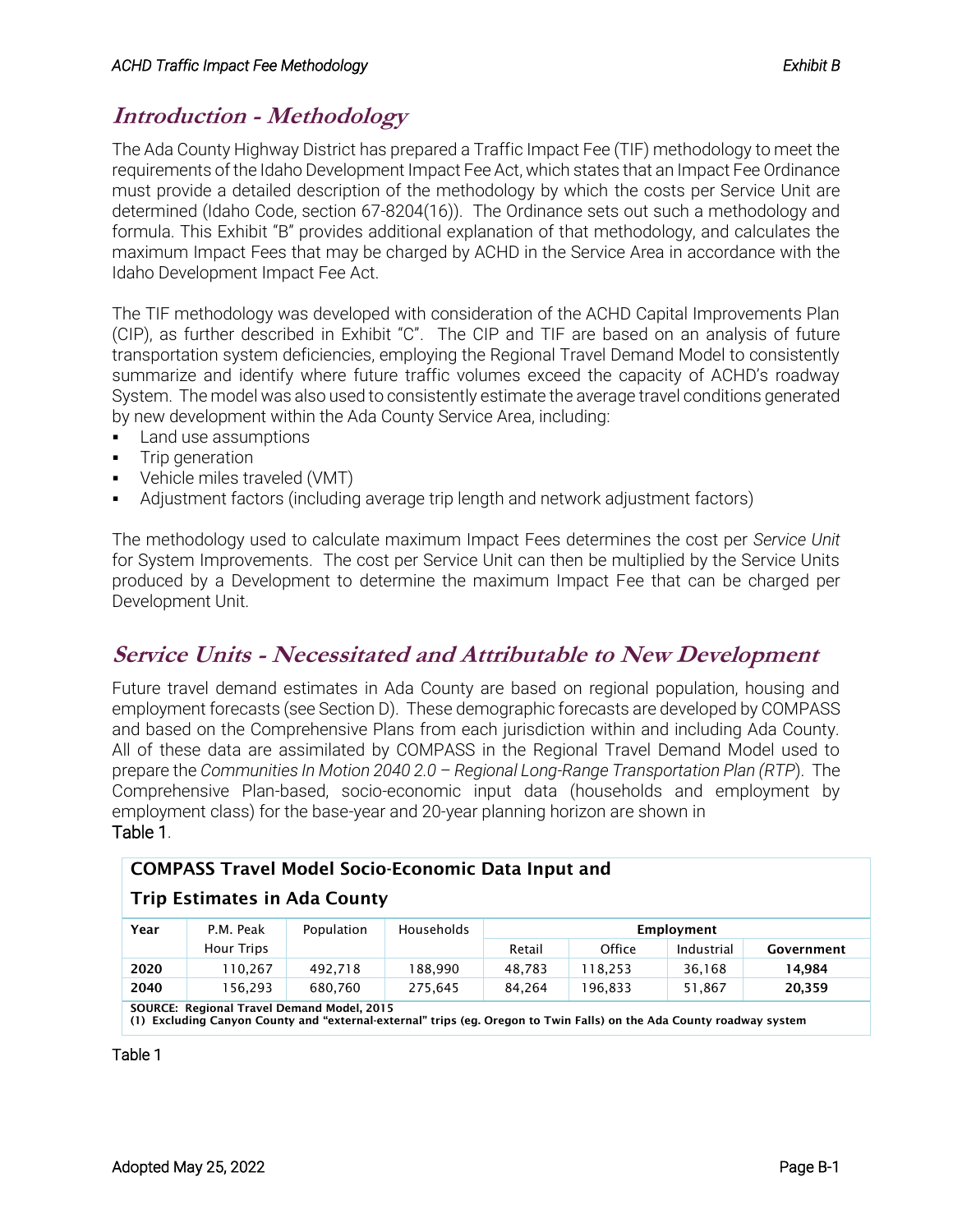A summary of ACHD System vehicle miles traveled is provided in [Table 2.](#page-1-0)

| <b>Ada County Net New System VMT</b>          |                                                                                                                       |  |  |  |  |  |
|-----------------------------------------------|-----------------------------------------------------------------------------------------------------------------------|--|--|--|--|--|
| Service Area: Ada County                      | ACHD System Vehicle Miles Traveled (VMT) - PM Peak Hour                                                               |  |  |  |  |  |
|                                               | Total:                                                                                                                |  |  |  |  |  |
| 2020                                          | 371,763                                                                                                               |  |  |  |  |  |
| 2040                                          | 632.493                                                                                                               |  |  |  |  |  |
| Net New System VMT Total:                     | 260,730                                                                                                               |  |  |  |  |  |
| SOURCE: Regional Travel Demand Model,<br>2015 | Excluding Canyon County and "external-external" trips (e.g. Oregon to Twin<br>Falls) on the Ada County roadway system |  |  |  |  |  |

#### <span id="page-1-0"></span>Table 2

The peak hour trip and VMT estimates for 2020 and 2040 were derived from the Regional Travel Demand Model to meet the Development Impact Fee Act requirements. The Act specifies that projected demand for System Improvement requirements (by the new "Service Unit") not exceed 20 years.

The traffic impact fee *Service Unit,* to be consistent with the Development Impact Fee Act requirement of "Proportionate Share," must relate to the ACHD CIP list of projects, which is based exclusively on ACHD *Arterial* street improvements within Ada County – otherwise known as "System" improvements (including all assumptions of TIF-eligibility). The new traffic generated by growth over the next 20 years, measured as VMT to account for the number and length of trips, should also be accounted for exclusively on ACHD *Arterial* streets. The *Service Unit* thus consists of the net new "System" VMT generated by growth on ACHD's *Arterial* streets in Ada County. The net new "System" VMT in Ada County is 260,730.

### **Methodology Components**

#### Peak Hour Trip Rate

A trip rate is a measurement of traffic volume over time. More specifically, as used in this ordinance, it is the number of vehicle trips calculated to be generated during the peak hour from a specified land use. ACHD uses rates from the 11th edition of the Institute of Transportation Engineers (ITE) *Trip Generation Manual* unless more competent local data are available.

Trip generation rates contained in the ITE *Trip Generation Manual*, and sometimes those obtained from local data; include both production (going) and attraction (coming) trips. For example, consider the case of a single-family resident leaving home, going to a store, and then returning home. According to the methodology used by the ITE *Trip Generation Manual*, this two-way shopping trip is counted as four trip ends: a production and attraction trip for the single-family home, and a production and attraction trip for the retail store. When this methodology is used to determine trip generation rates, the rates are divided by two to avoid double counting.

Peak hour trip rates are typically used in analyzing the vehicular capacity of urban classified streets and highways. Peak hour trips are sufficient to measure the proportionate share of the new trip generation potential for any one development as compared to other new developments in Ada County. Hence, peak hour trip generation rates are used in determining the traffic impact fee formula.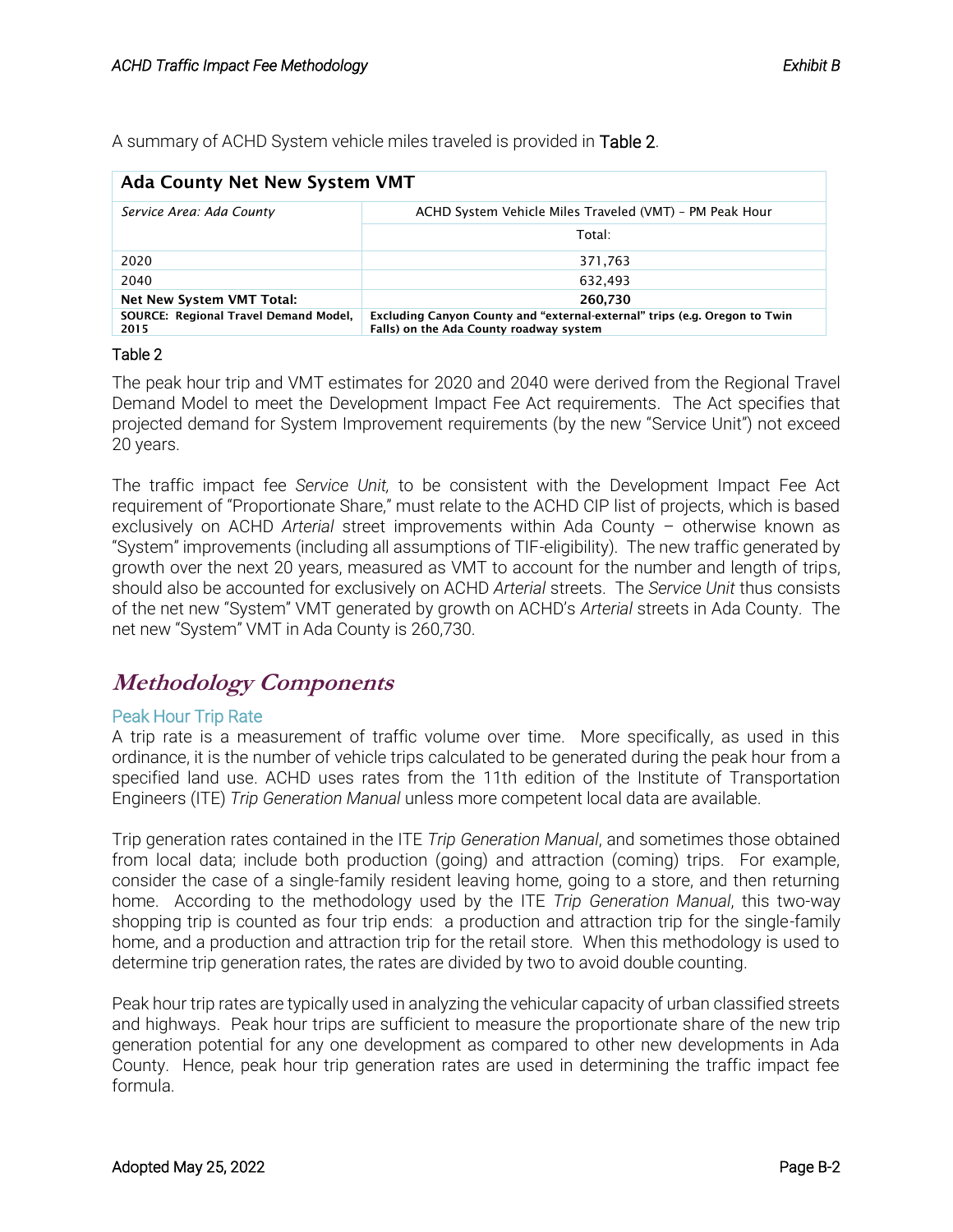#### *ACHD Traffic Impact Fee Methodology Exhibit B*

#### New Trip Factor

The Impact Fee methodology includes a factor to reduce the trip rates for certain land uses by considering their pass-by trips. Pass-by trips are not new to the system, as the intermediate stop at certain land uses is not the primary trip destination. ACHD uses the ITE *Trip Generation Manual 2021 Pass-By Tables,* to establish the New Trip Factor for each land use. Non-pass-by trips include primary trips and diverted linked trips. ACHD acknowledges the definition and recommended practice of treating diverted linked trips as primary trips, unless otherwise defined through a local, site-specific individual assessment.

#### Average Trip Length

The impact of new development on the ACHD "System" depends on both the number of vehicle trips it will generate and on the travel distance or length of the trips. COMPASS has compiled data that has enabled ACHD to calculate Average Trip Lengths (see [Table 3\)](#page-2-0) for all trips with origins or destinations in the Ada County Service Area.

While the average trip length should be representative for most commercial land uses, ACHD recognizes that a lower figure is more accurate for certain convenience retail and service uses. The Urban Land Institute estimates that neighborhood centers typically have an average trip length radius of about 2 miles in urban areas. Convenience stores are determined to have even shorter average trip lengths.

In the methodology for Ada County, the average trip length was reduced for selected neighborhood land uses that capture trips within the same neighborhood. The reductions amount to 10, 25, 50 or 75 percent of the average trip length.

| Average Trip Length and Network Adjustment Factor |                             |                           |  |  |  |  |
|---------------------------------------------------|-----------------------------|---------------------------|--|--|--|--|
| Service Area                                      | Average Trip Length (miles) | Network Adjustment Factor |  |  |  |  |
| Ada County                                        | 6.17                        | 0.467                     |  |  |  |  |
| Source: Regional Travel Demand Model, 2015        |                             |                           |  |  |  |  |

#### <span id="page-2-0"></span>Table 3

#### Network Adjustment Factor

Many trips will use both the ACHD roadway System and State/Federal highways. The Impact Fee is based on charging each development unit its Proportionate Share of System Improvement costs of expanding only those *Arterial* streets that are under ACHD's jurisdiction. ACHD calculated a network adjustment factor that accounts for the "System" VMT on ACHD's arterials as a percent of the total "Regional Roadway Network" VMT (includes VMT on all ACHD arterials, collectors, and State/Federal highways). These data were also compiled from the Regional Travel Demand Model. [Table 3](#page-2-0) lists the network adjustment factor for the Ada County Service Area.

#### Vehicle Miles Traveled (VMT) Cost

A major component of the impact fee formula involves determining a cost measure linking the cost of constructing new capacity improvements on ACHD's *Arterial* street system (that portion determined as impact fee-eligible), by proportionate share, to the relative impact of new development. The impact fee-eligible portion of new highway construction as identified in ACHD's CIP (see Exhibit C), defined as the cost of designing and constructing System capacity improvements to accommodate new development, measured by *service unit* – "System" VMT. This is determined by dividing the adjusted TIF-eligible costs by the net new "System" VMT generated by new development. The TIF-eligible costs identified in the CIP are adjusted to take into